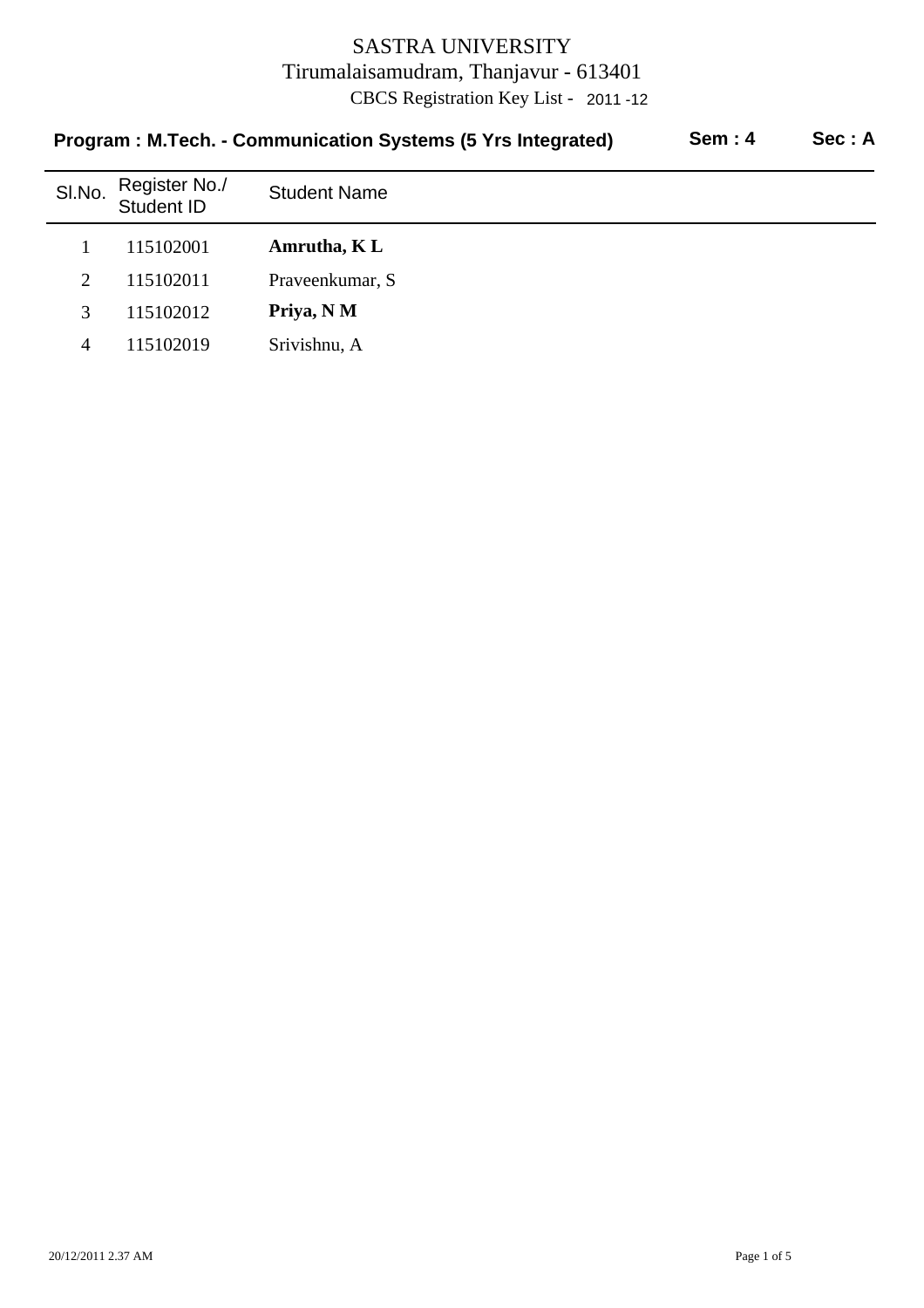| <b>Sem: 4</b><br>Program: M.Tech. - Communication Systems (5 Yrs Integrated) |                             |                        |  |  |
|------------------------------------------------------------------------------|-----------------------------|------------------------|--|--|
| SI.No.                                                                       | Register No./<br>Student ID | <b>Student Name</b>    |  |  |
|                                                                              | 115102003                   | Bhargava, M            |  |  |
| $\overline{2}$                                                               | 115102015                   | Sasank, M V N          |  |  |
| 3                                                                            | 115102017                   | Sindhuja, G            |  |  |
| 4                                                                            | 115102018                   | Siva Sundara Vadivu, V |  |  |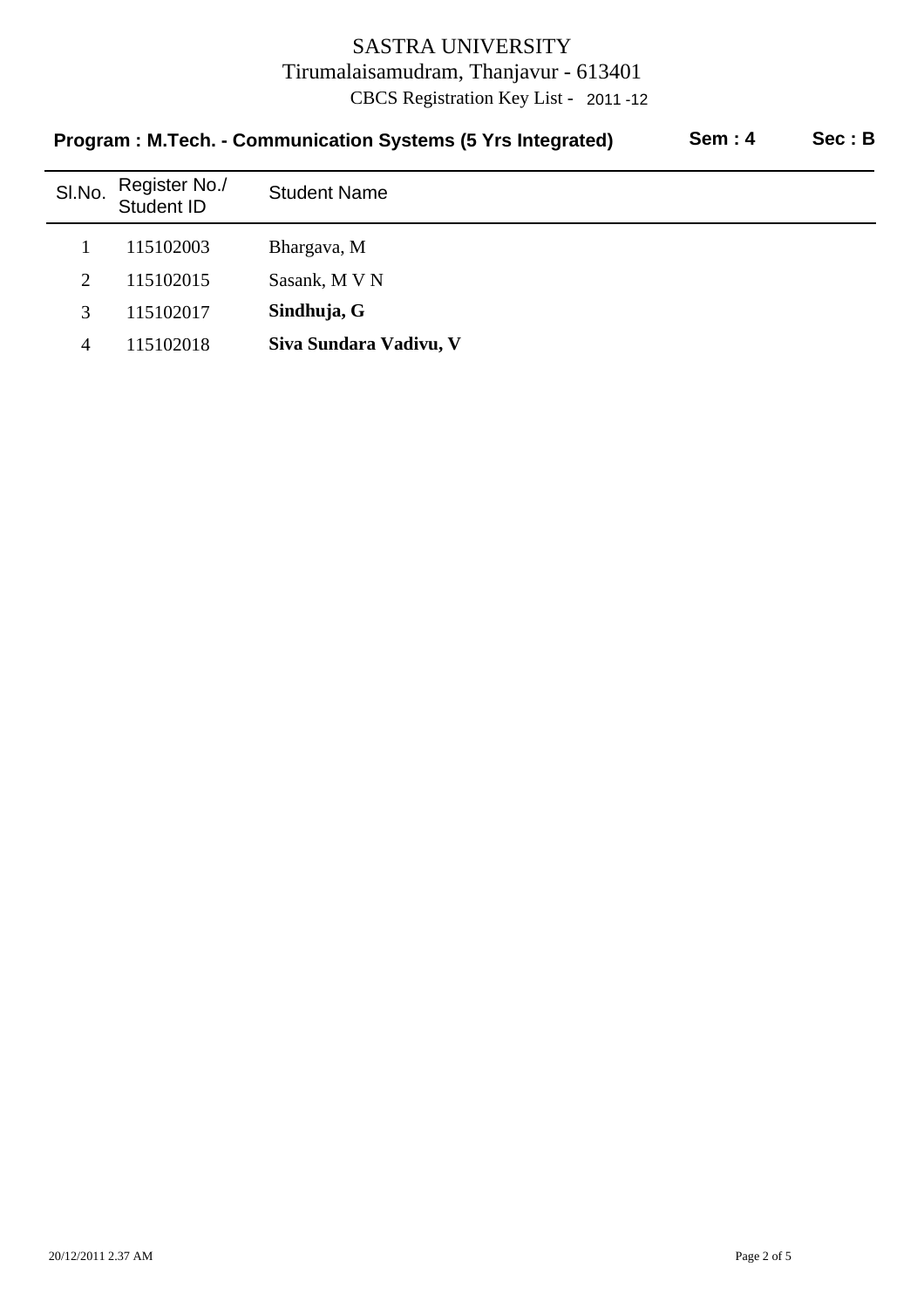| <b>Sem: 4</b><br>Program: M.Tech. - Communication Systems (5 Yrs Integrated) |                             |                              |  | Sec: C |
|------------------------------------------------------------------------------|-----------------------------|------------------------------|--|--------|
| SI.No.                                                                       | Register No./<br>Student ID | <b>Student Name</b>          |  |        |
|                                                                              | 115102004                   | Hemanth Gopalakrishna, Y     |  |        |
| 2                                                                            | 115102006                   | Kambhampati V S K Sri Kalyan |  |        |
| 3                                                                            | 115102010                   | Prashanthi, G                |  |        |
| 4                                                                            | 115102020                   | Vaishali, M                  |  |        |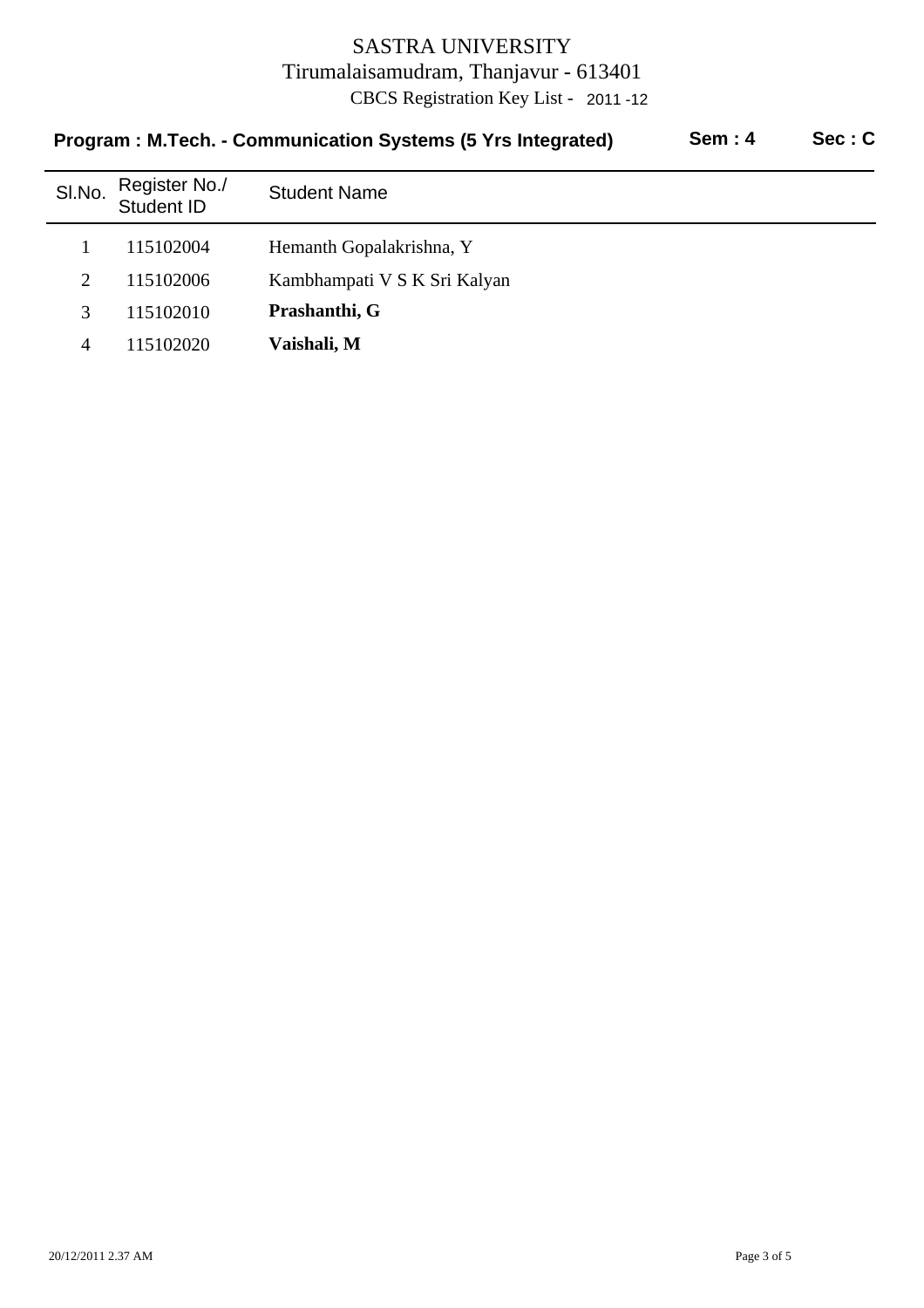| Sem:4<br>Sec: D<br>Program: M.Tech. - Communication Systems (5 Yrs Integrated) |                             |                              |  |  |
|--------------------------------------------------------------------------------|-----------------------------|------------------------------|--|--|
| SI.No.                                                                         | Register No./<br>Student ID | <b>Student Name</b>          |  |  |
|                                                                                | 115102005                   | Kalaivani, R                 |  |  |
| $\overline{2}$                                                                 | 115102008                   | Madhubala, R                 |  |  |
| 3                                                                              | 115102013                   | Sai Malathi Anandini Valluri |  |  |
| 4                                                                              | 115102016                   | Shanthosh Kumar, G           |  |  |